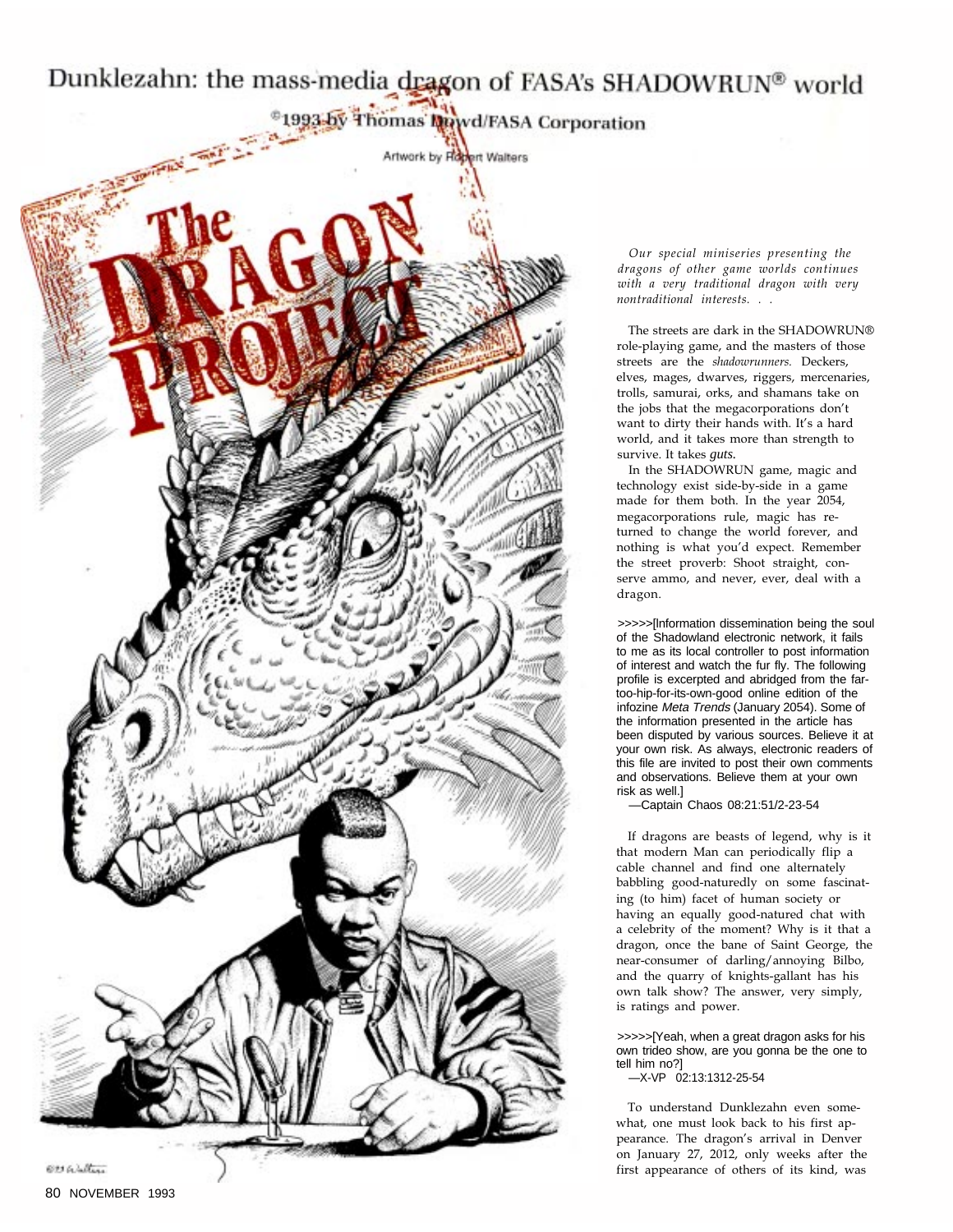notable not only for his examination and inspection of that steel-and-concrete sprawl, but for the exuberance he displayed in doing so. The handful of dragons seen to that date had been aloof, elusive, and the subject of fevered and often reactionary public and media debate. Suddenly, there was this great beast of mythology utterly and completely fascinated by the concept and workings of a simple automobile. The impact was tremendous.

Quickly, the great media machine sprang into action. While the military tried to seal up the area around Cherry Creek Lake where the great dragon snoozed, reporters from all over the globe battled for an interview with him. The winner was then-neophyte and local second-string, early-evening weekend anchorwoman Holly Brighton. Through not without some technical hitches, the resulting interview, 12 hours and 16 minutes of mind-boggling questions and answers, give and take, banter and blather, between the quasiintellectual Brighton and the towering dragon Dunklezahn gave humanity its first real clues to the breadth and depth of the Awakening. The kicker was that Dunklezahn, amazed and befuddled at the world in which he had awakened, was still savvy enough to insist on an above-the-line cut of the profits from the sale of the interview tapes. It is estimated that those sales alone netted the dragon over \$13 million dollars, tax-free.

It was also at that time that Dunklezahn began his association with the first of his three "interpreters." Though the dragon was able to quickly learn to communicate in English (with the assistance of magic, he explained), getting his comments recorded onto videotape proved a tremendous task. Dragons, it was discovered, do not "speak" in the way that humans do, expelling air across a constantly changing landscape of tongue, teeth, and lip, but instead through a "thought-voice" clearly understandable by all those to whom the dragon chooses to speak. Unfortunately, microphones are immune to thought-speak.

The solution was found in a local Denver resident, a young black man named John Timmons, who agreed to "speak" for the dragon and relate the words spoken into his head. Together, the unearthly presence of the dragon and the carefully modulated words of the young divinity student captured the imagination of millions. Many sociologists today agree that were it not for the powerful but calming presence of Dunklezahn in the early days of the Awakening, mankind's reaction to the changes to the world and humanity itself might have been far more traumatic.

Dunklezahn maintained an informationalbusiness relationship with Holly Brighton until her retirement from media in 2042, and he allowed her exclusive access for that time. The dragon gave Brighton status and respectability, and she in turn gave him humanity. Timmons remained the voice of the dragon in the media and in public. In

return, Timmons' own words became a major voice in Post-Awakened North American Protestantism, where he preached tolerance and clear-mindedness against a tide of religious reactionism. The exact relationship between the three has been hotly argued, but what is clear is that the three needed and used each other to achieve their individual goals. Brighton and Timmons both wanted notoriety for their own reasons. And Dunklezahn the dragon, like a great mythological Willy Loman, simply wanted to be liked.

Timmons' relationship with the dragon ended in 2022 when he was killed by a assassin with connections to the burgeoning anti-metahuman movement. Police were unable to question the killer because he made the mistake of taking his shot in the presence of Dunklezahn. The dragon, eyewitnesses reported, reduced the gunman to his "component flaming atoms" with a glance. Critics of the dragon were harsh, questioning why with all his power Dunklezahn had been unable to stop the assassination from occurring. Normally verbose, Dunklezahn remains silent on the matter.

>>>>>[Of course he has; he arranged for the head-shot. Timmons, though he'd been a valuable mouthpiece, was starting to feel his real power as part of the chaotic Post-Awakened Protestant Church. Word is that he was preparing to end his relationship with the dragon and reveal all.]

—Gossip Hound 08:22:09/2-24-54

>>>>>[This is a fraggin' great dragon we're talking about! First off, you don't think he could have kept Timmons quiet if he'd wanted to? (Assuming there was a reason in the first place.) Second, if you're one of the most powerful magical beings on the face of the planet, why rely on some goon with a cheap hunting rifle? Timmons nearly survived, you know.]

—Untouchable 11:28:42/3-1-54

>>>>>[What, dragons don't know healing magic??]

—Doctor Dave 10:19:27/3-5-54

Dunklezahn remained without a "voice" until 2028 (resulting in some bizarre onesided interviews between Holly Brighton and the dragon.) In the spring of that year, the dragon began using a young woman named Terri Ann Riberio. Riberio, like Brighton, was a neophyte reporter when "discovered" by the dragon. A perky and personable "voice" for the dragon, Riberio proved popular enough even without Dunklezahn that she moved on to a somewhat successful, if not noteworthy, acting career in 2039.

>>>>>[It's also interesting to note that Riberio has to date refused, despite offers of tremendous sums of money, to create a tell-all program about her years with the dragon, let alone be interviewed about the subject. Integrity, or something else?]

>>>>>[Yeah, fear of getting on a great dragon's drek list. Makes sense to me.]

—Carnival Barker 10:27:50/3-1 -54

>>>>>[Ah, but such a manuscript does exist, I understand. Riberio keeps it as insurance. If she dies "oddly," it goes public. A fairly common and usually successful insurance technique. Of course, should Dunklezahn find it. . . .] —Winner 12:01:57/3-1-54

During the five years prior to that, Dunklezahn had begun spending vast sums to create his current "lair"  $-a$  sprawling retreat on the shores of Lake Louise in the Athabaskan Council, southwest of Edmonton. It serves not only as a tourist attraction and high-technology entertainment resort, but as the dragon's personal feudal domain. Though the legal basis for Dunklezahn's claim to the land is still unclear, there is little doubt that the great dragon is lord and king over all he surveys. (And, considering the phenomenal destructive power displayed by the great eastern dragon Aden when it razed Teheran in 2020, it is doubtful that anyone in the Athabaskan Council has ever seriously considered attempting to reclaim the land, let alone collect taxes.)

The Lake Louise resort is known not only for its quasi-medieval splendor, but for the incredibly sophisticated virtual reality (VR) technology available there. Guests can participate in incredible adventures, witness stunning real and imagined vistas, and generally risk life and limb without leaving the comfort of their recliner. The resort's technology is operated by VisionQuest, the former Ares Macrotechnology VR lab purchased by Dunklezahn in 2037. Today, the continually advancing technology of the VisionQuest hardware is considered state-of-the-art for a direct-feed VR experience. The dragon himself seems fascinated by the concept of virtual reality, its applications and implications. Dragons, he is quoted as saying, have a unique understanding of reality, and anything that claims to create or define reality is of great interest to him.

>>>>>[I've heard that Dunklezahn himself has attempted a direct neural-tap VR feed with no success. Guess he's stuck using those stupid archaic helmets and gloves. Quite an image, eh?]

—Bowman 07:26:30/3-1-54

>>>>>[VisionQuest is very aggressive about maintaining its technological lead. I understand it's about to begin another expansion and will be looking to increase its staff. Since the wiz-kings with the real skill are as protected as an orbital banking system, you can expect some rather violent recruiting. High on this list: Dr. Michael Denaris of Fuchi, Dr. Ellen Brand Koch of Renraku, and Dr. Estaban Wallech of Brilliant Genesis.] —Insider 10:18:51/3-4-54

The dragon's current "voice" is one Nadja Daviar, an Eastern European elven beauty with a mesmerizing voice and no personal history on record. She has held that position since 2039 and reigns over the Lake Louise resort like its queen. Holly Brighton, who resides in retirement at the resort and still wields considerable power within the dragon's sphere of influence, is frequently at odds with Daviar. Brighton's greatest influ-

<sup>—</sup>Publisher 03:17:15/2-26-54